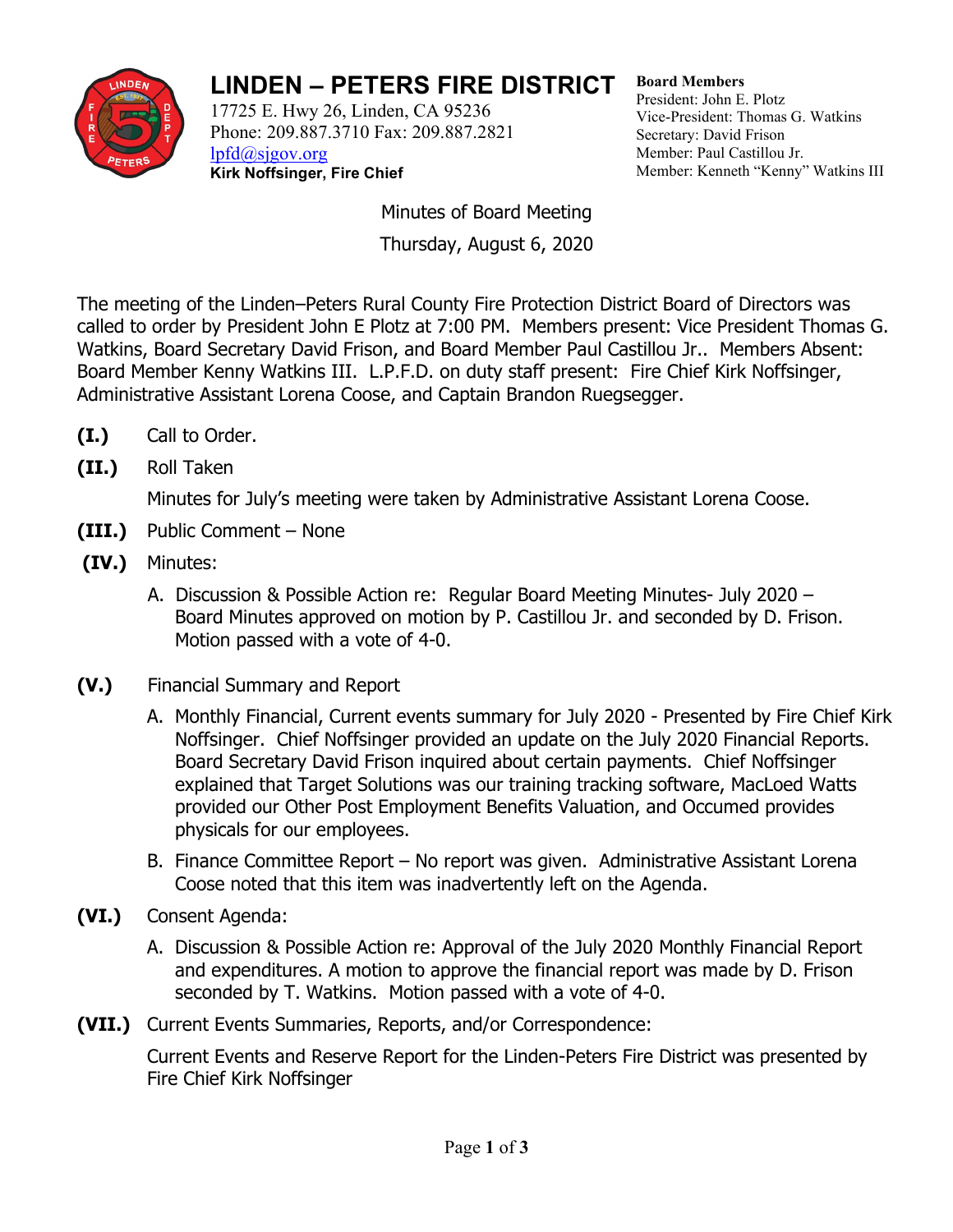- A. Departmental Report-Chief Kirk Noffsinger: Chief Noffsinger provided an update on the events and meetings held for the month July 2020. Chief Noffsinger noted that he did not attend the DOC and JRUG meetings because they were being held in-person. The Station Improvement project is moving forward. The new engine is almost ready and may be delivered in three weeks. The FEMA grant announcements will start Friday, August 7. The District is waiting to see if the Water Tender grant is approved. The Chief will provide the Board a list of policies that have been approved. The Chief announced that the District was not awarded a set of extrication equipment for the new Engine. The Board approved to add this item to a future Board meeting for discussion. Upon the Union's request, they were provided the last three year's of the District's audited reports. Chief Noffsinger stated that the Succession planning may not move forward. It does not look like the Waterloo Morada Board is interested in forming a JPA. Captain Ruegsegger provided the shift, training, prevention, and volunteer report.
- B. Union Report None

## **(VIII.)** New Business

- A. Discussion & Possible Action re: Purchase Vehicle to Replace Car 51 in an amount not to exceed \$50,000 Chief Noffsinger requested to table this item in order to gather more information. The Board agreed to discuss this item at the next Board meeting.
- B. Discussion & Possible Action re: Weist Law Firm's CalPERS Pension and UAL Assessment Analysis and Mitigation Plan The Board directed Chief Noffsinger to consult CPA Marck Croce before the firm is invited to present at the Board meeting.
- **(IX.)** Unfinished Business None
- **(X.)** Board Questions and Comments None
- **(XI.)** Closed Session None
- **(XII.)** Adjournment:Motion made by D. Frison and seconded by P. Castillou Jr. to adjourn the meeting. Vote in favor 4-0. Motion carried and so ordered at 7:39 pm.

John E. Plotz, President Thomas G. Watkins, Vice President

David Frison, Secretary **Paul Castillou, Jr., Member**